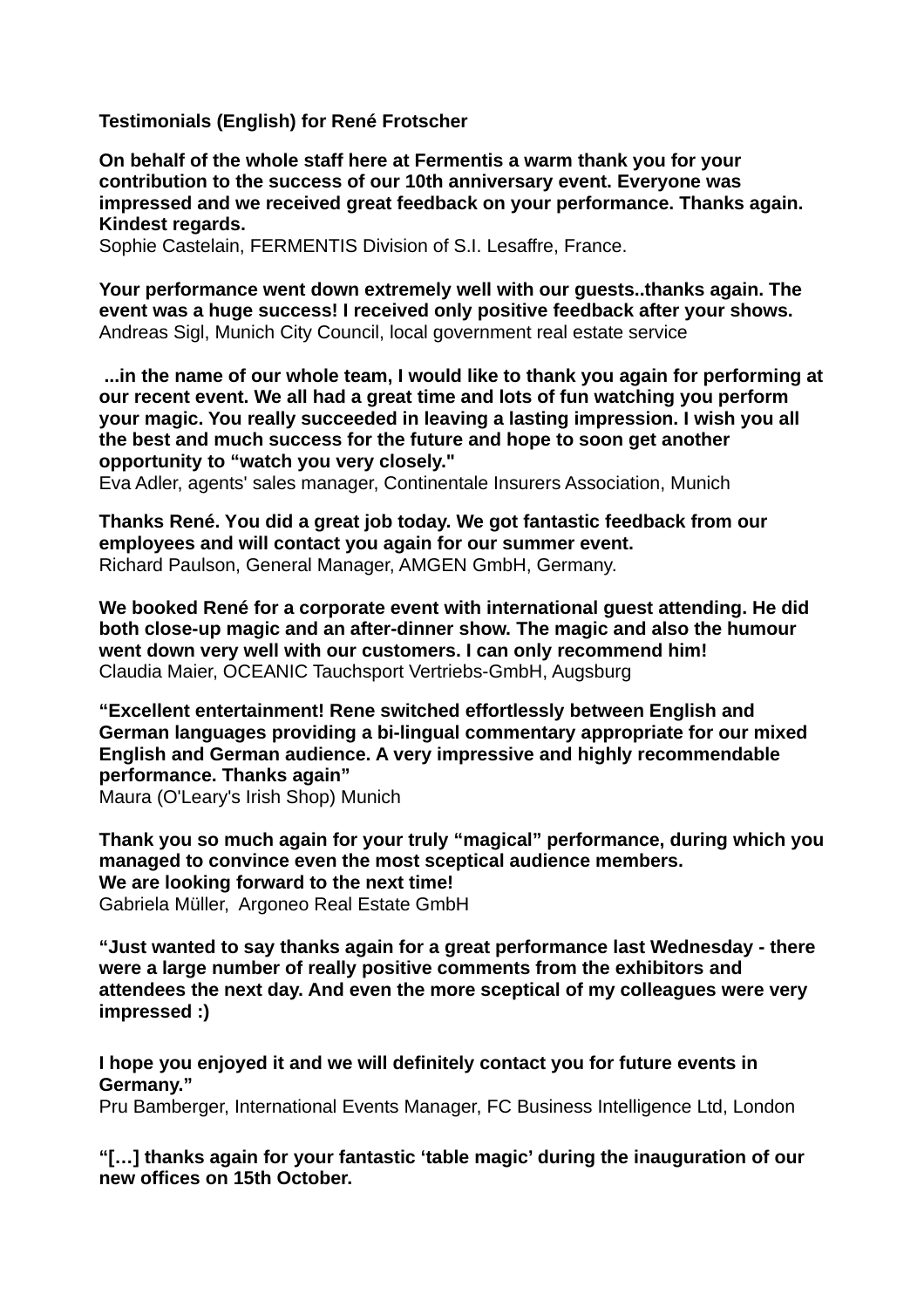**Your amazing magic performed at very close quarters was both entertaining and very funny. Not just our guests were thrilled by your performance, but also members of our board of directors.**

**From the moment you arrived, you managed to magically break the ice and thus substantially contributed to the success of our event. We will certainly recommend you."**

Reintraut Fank, Sales, Laserjob GmbH, Fürstenfeldbruck, Germany

**"… you really managed to whet our appetites for the art of magic after we witnessed your performance and creativity. It was clear to see that your magical skills were the result of years of honing your craft combined with a great amount of talent. You certainly managed to enthral our guests.**

**We look forward to booking you again for future events and recommending you to our business associates."**

Mario Greifzu, Manager, GREIFZU management consultants GmbH, Germany

**"We hired international magician René to perform product-related magical entertainment for our client, the Swiss national cargo company, SBB Cargo.**

**René had the visitors to the SBB Cargo stand, and even us, thoroughly entertained with his magic. He is intelligent, very quick and doesn't shy away from spectators. On the contrary, he always works up close, surrounded by spectators and thereby quickly wins them over.** 

**Thanks to his extensive language skills and cultural background, René works in international performing environments with foreign-speaking guests with great ease and professionalism. His dry humour, mixed with irony was also perfectly suited to the Swiss people present who are often considered to be rather "conservative and reserved".**

**René greatly contributed to the success of the SBB Cargo exhibition stand. We can definitely recommend him to prospective clients."**

**Thank you, René, and hope to be able to work with you again soon.** 

Urs D. Müller, Associate Partner, Commpact AG, Basel, Switzerland

**"…I would like to thank you again for your dedication, enthusiasm and sensibility during the IAA Commercial Vehicle exhibition.** 

**You managed to captivate and astound all our international guests, employees and even our top-level management with your close-up magic.** 

**Not just our customers, but also our exhibition staff were immensely entertained by your fine British sense of humour, unbelievable illusions and admired your ability to respond to different types of audience member throughout the eightday period of the fair.**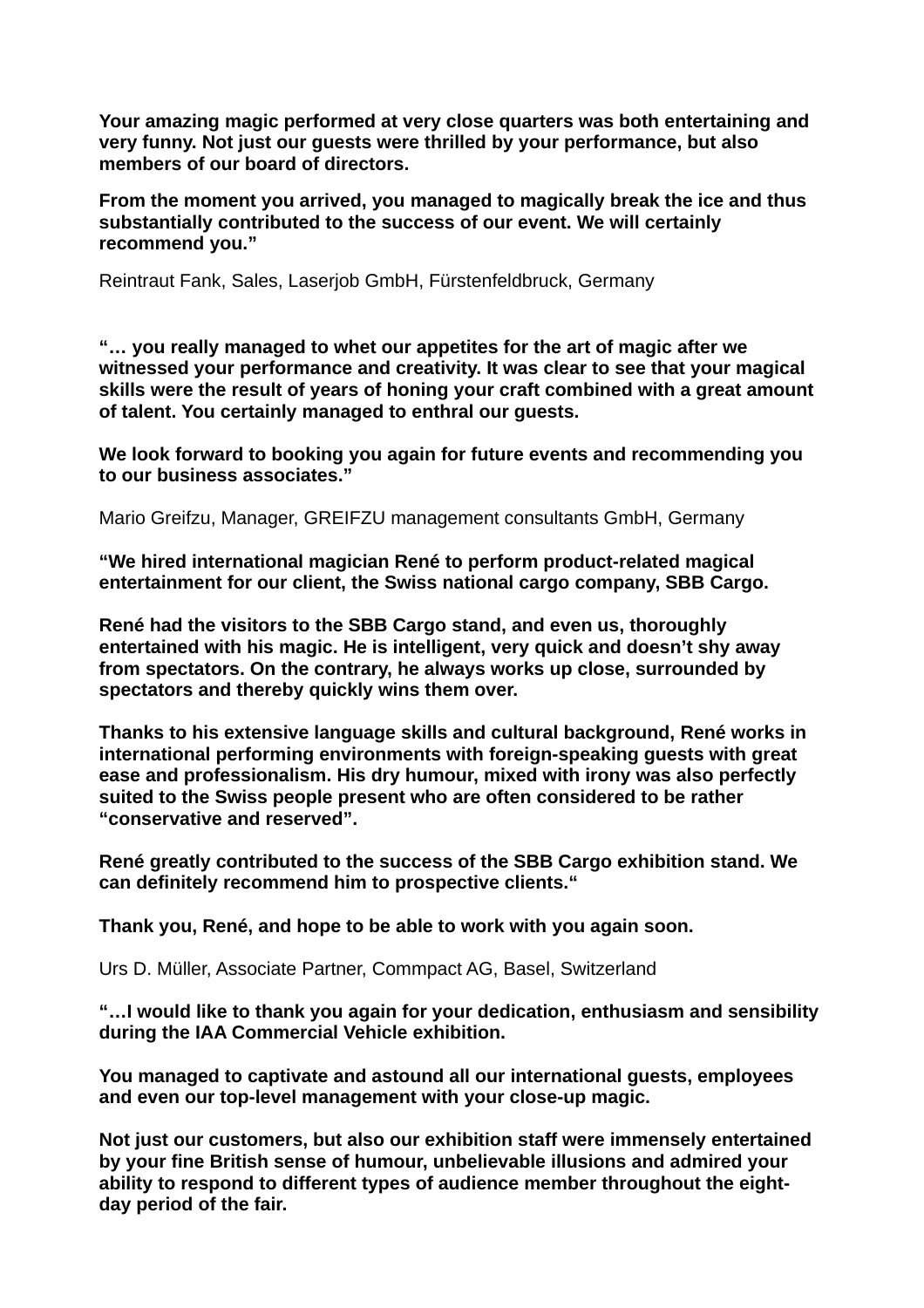**I am certain that either myself or my colleagues will book you again for similar events around Europe in the not-too-distant future."**

A. Zankl, Thermo King, Regional Director Northern Europe

**"We would like to thank you again for the "close-up magic" you performed at both of our company anniversaries. Our employees and customers were able to experience a magical moment with you during which you not only thoroughly entertained but also profoundly baffled them….an experience they will remember for a long time.** 

**We would be pleased to recommend you to other companies and will certainly book you again as soon as an opportunity arises."**

Matthias Baumann, Corporate Communications Manager, PLANATOL Klebetechnik **GmbH** 

**"René performed amazing magic before our very eyes. What's more, he did it in many different languages, depending on the nationalities watching. He quickly managed to captivate his audience in a humorous and very professional manner. He was also excellent at bringing people in to participate in the magic which was always new and different."**

Geneviève Hartmann Office Manager FIBA, World Basketball Federation

**"Your baffling magic combined with a charming sense of English humour quickly 'broke the ice' and meant that our company representatives and customers became more receptive and swiftly switched into "conversation mode."**

Gene Johnson, FMC Airport Systems, inter airport Europe

**"Once again, you were fantastic and we would like to thank you for your hard work and entertainment at the conference last week. Both I and everyone I have asked were most impressed. I will of course collect a few comments and send them to you for your website and hope that we have the opportunity to hire you again. Thanks again from all of us here."**

Derek Beggs, Office and Publishing Administrator, Bavarian Nordic GmbH

**"My colleagues and I were extremely impressed by your show. The people around me were so enthralled by your magic tricks that you could literally hear a pin drop. Your humorous and natural style and the gags you created produced a continuous flow of smiles and laughter.** 

**I must stress that you performed in front of a highly critical audience that is unusually hard to please. I found out later that one of the spectators is a keen amateur magician who spoke very highly of your skills.**